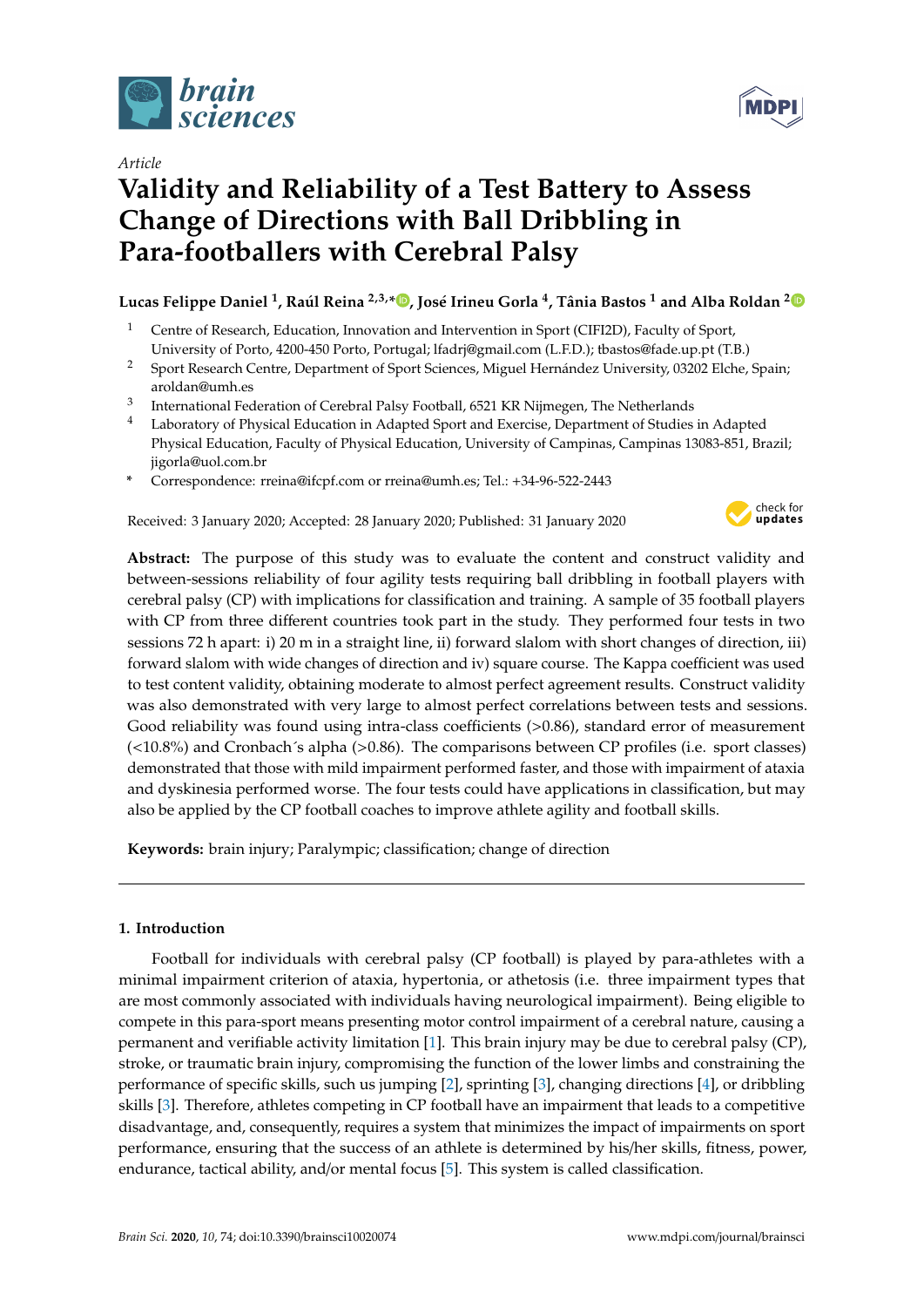Classification is a defining feature of para-sport. It is defined as grouping athletes into sport classes according to how much their impairment affects fundamental activities in each specific sport or discipline, and that those classification systems should be evidence-based and sports-specific [\[6\]](#page-9-3). In CP football, during the last three decades (i.e. since its introduction at the 1984 Paralympic Games), a functional system was applied in this para-sport, developed by the Cerebral Palsy International Sports and Recreation Association [\[7\]](#page-9-4). The system comprises eight functional classes: the first four groups (classes 1–4) correspond to athletes who need a wheelchair to perform any sport, while the last four groups (classes 5–8) host ambulant athletes, that is, those eligible for CP football. Specifically, those with moderate spastic diplegia where the function of lower limbs is limited by bilateral spasticity are grouped in the sport class FT5; those with a moderate ataxic or athetoid profile involving the four limbs and trunk in the sport class FT6; those with moderate hemiplegia where one side of the body (right/left arm and leg) is affected by spasticity belong to the sport class FT7; and those with mild involvement of diplegia, ataxia/athetosis or hemiplegia, also called minimal impairment criteria to be eligible in this para-sport, are allocated in the sport class FT8 [\[8\]](#page-9-5).

Athletes who practice football should have basic movement patterns such as running, jumping, sprinting, crouching, changing direction and rhythm [\[9\]](#page-9-6), requiring players perform several actions that utilize strength, speed, power, agility, stability, flexibility, and endurance [\[10\]](#page-9-7). This intrinsic complexity and the multiple skills required in a team sport like this is a challenge when the sport is played by people with brain injury. More specifically, players with hypertonia have an abnormal increase in muscle tension and a reduced ability of the muscle to stretch, those with ataxia exhibit impaired coordination of muscle movements and those with athetosis usually exhibit unbalanced and involuntary movements due to constant changes in muscle tone and difficulty maintaining a symmetrical posture. These impairments can hamper player performance on the field, reinforcing the desirable link between impairment and activity limitation for classification purposes. In addition, football is a sport modality characterized by intermittent motor actions of short duration and high intensity, as well as moments of longer duration and lower intensity [\[11](#page-9-8)[,12\]](#page-9-9) characterized by the requirement of short races, rapid acceleration, and decelerations, turns, jumps, and changes of direction [\[13\]](#page-9-10). During a football match, players make changes of direction every 2 to 4 s [\[14\]](#page-9-11) or perform between 1200 and 1400 times during a match [\[15\]](#page-9-12). Change of direction (COD) ability can be described as the ability to change direction while sprinting over a pre-planned course [\[16\]](#page-9-13), so linear and change-of-direction speeds are essential qualities for athletes who play field sports, such as football [\[17](#page-9-14)[,18\]](#page-9-15). In our para-sport, a recent study by Yanci et al. [\[19\]](#page-9-16) demonstrated that football players with CP covered less distance at high-intensity running and sprinting, performing a smaller number of moderate- and high-intensity accelerations and decelerations, had a lower player load and performed fewer CODs in official matches as compared with conventional football players as reported in other studies. In addition, it has been demonstrated that those players with lower impairment (FT8) covered more distance at high-intensity running (13.0–18.0 km·h−1) and sprinting (>18.0 km·h−1), and they performed more accelerations, decelerations, and CODs at a high intensity in matches than did other players (i.e. FT5/6 and FT7 groups) [\[20\]](#page-9-17).

Although noticeable steps have been made to describe the relationships between impairment and activity limitation in this para-sport [\[21\]](#page-9-18), relevant questions remain to be solved for the development of a sports-specific, reliable, and evidence-based classification system in CP football. First, recent and relevant research on this topic has considered para-athletes with the brain impairments of ataxia, athetosis, or hypertonia as a unique group, so the relationships between impairment and limitation of activity would be biased. Second, the identification of the relationships between impairment and sport performance presents another particular challenge in team para-sports [\[22\]](#page-9-19), because there are several performance factors occurring at the same time [\[21\]](#page-9-18). Furthermore, the inclusion of the ball when the relationships between impairment and limitation of activity are studied may also influence testing reproducibility [\[3\]](#page-9-0).

Because football players with CP lack a repertoire of motor skills to perform the varied skills that football requires, and CODs have a prominent role during a football match, there is a need to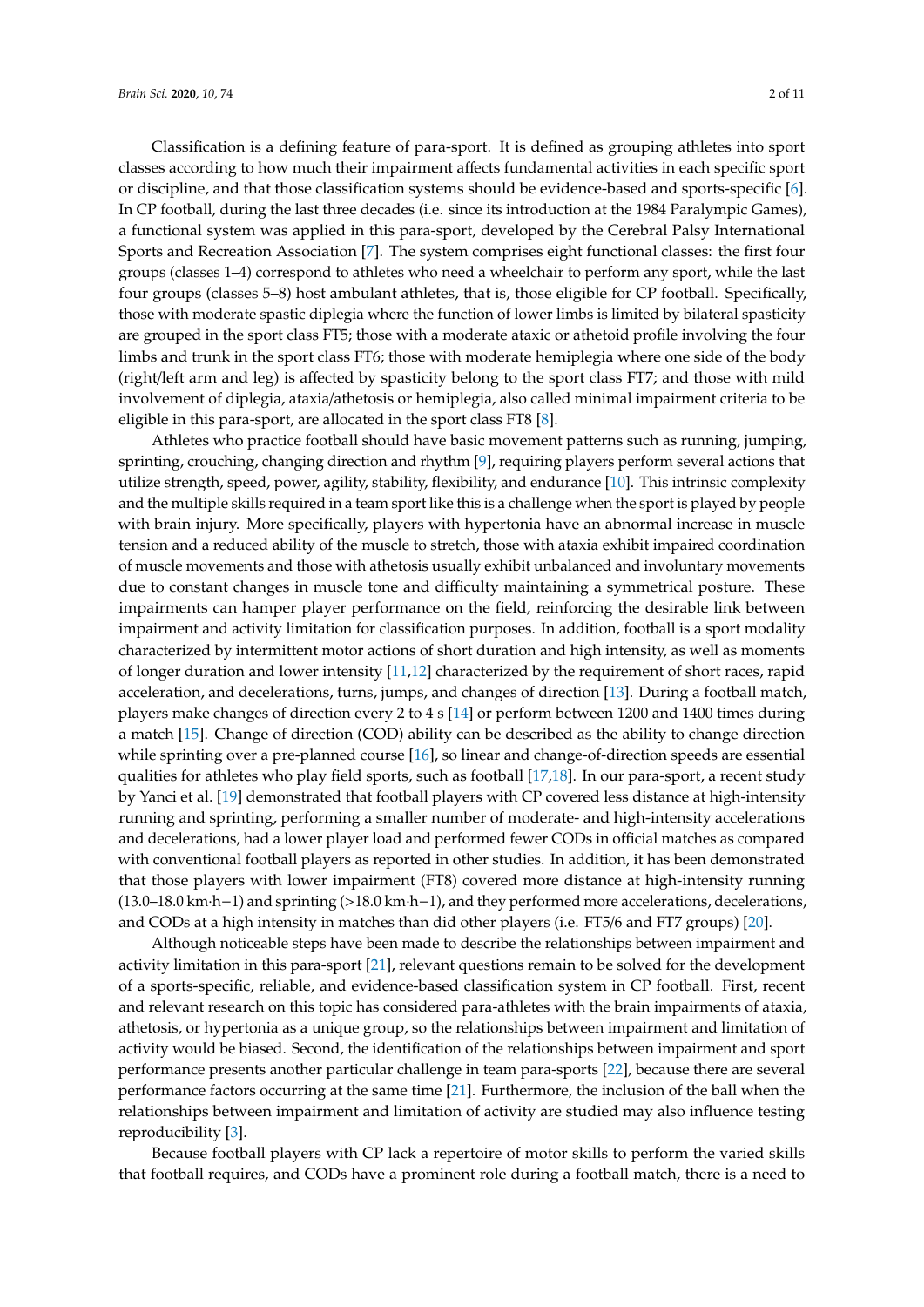develop a valid and reliable test to evaluate this. This study aims to explore the validity and reliability of a test battery [\[23\]](#page-9-20) to assess CODs, together with ball dribbling in para-footballers with CP. More specifically, the study aims to validate the content validity through evaluation by a panel of experts in the field of CP football to analyze the reliability of the test battery in relation to its internal consistency (i.e., construct validity), intraclass correlation index, temporal stability, and association between the tests. In addition, the performance outcomes by players with different CP profiles (i.e., spastic diplegia, athetosis/ataxia and spastic hemiplegia) and levels of impairment (i.e., ambulant individuals with moderate vs mild CP) are also discussed.

### **2. Materials and Methods**

### *2.1. Participants*

Thirty-five male football players with CP from three different countries (Brazil = 12, Spain = 10 and Portugal = 13) participated in the study. The total sample was characterized according to age  $(24.8 \pm 6.3 \text{ year})$ , body mass  $(67.5 \pm 8.2 \text{ kg})$ , height  $(173.3 \pm 7.1 \text{ cm})$ , and body mass index  $(22.5 \pm 1.1 \text{ cm})$ 2.4 kg/m<sup>2</sup>), and descriptors per sport class appear in Table [1.](#page-2-0) Thirty-three para-athletes (94.3%) had a diagnosis of CP, and the remaining two para-athletes (5.7%) had traumatic brain injury and stroke, respectively. Five of the para-athletes (14.3%) acquired their brain injury in adulthood, and thirty para-athletes (85.7%) had a congenital deficiency. The inclusion criterion included the eligibility for CP football according to the IFCPF classification rulebook [\[1\]](#page-8-0) and having a valid sports license for a national competition when the data collection took place (i.e., sports season 2017/18). As an exclusion criterion, goalkeepers did not take part in the study considering that the purpose was to evaluate movements with specific CODs during a football match. Participants were informed that participation was on a voluntary basis and they were recruited through an invitation letter that was sent to relevant sports clubs in each of the three countries. Written informed consent was obtained from participants and their trainers, and data collection was conducted in each of the three countries. The study was approved by the Institutional Review Committee of the Miguel Hernández University (reference number DPS.RRV.01.14) and complied with the recommendations of the Declaration of Helsinki.

<span id="page-2-0"></span>

|                | <b>Bilateral Spasticity</b><br>or Diplegia | Dyskinesia or<br>Ataxia | <b>Unilateral Spasticity</b><br>or Hemiplegia | Mild<br>Impairment |
|----------------|--------------------------------------------|-------------------------|-----------------------------------------------|--------------------|
| Sport Class    | FT5                                        | FT6                     | FT7                                           | FT8                |
| N              | 5                                          | 8                       | 19                                            | 3                  |
| Age (years)    | $21.6 \pm 2.8$                             | $24.5 \pm 4.0$          | $25.2 \pm 7.3$                                | $28.0 \pm 11.1$    |
| Height (cm)    | $175.3 \pm 7.3$                            | $170.6 \pm 8.1$         | $175.8 \pm 7.8$                               | $172.9 \pm 8.7$    |
| Body Mass (kg) | $67.4 \pm 9.5$                             | $60.6 \pm 5.3$          | $69.7 \pm 12.9$                               | $72.3 \pm 5.0$     |
| BMI $(kg/m2)$  | $21.8 \pm 2.2$                             | $21.0 \pm 1.7$          | $22.8 \pm 3.3$                                | $24.4 \pm 2.4$     |

**Table 1.** Characteristics of the para-footballers with CP.

 $N =$  number of participants, cm = centimeters, kg = kilograms, BMI = body mass index,  $M \pm SD$ .

### *2.2. Measurements*

### 2.2.1. Test #1. Ball Dribbling in a Straight Line

In a defined area of  $3 \times 22$  m, the athlete dribbles the ball over 20 m (Figure [1a](#page-3-0)). The athlete must run across the two cones (1–5 m apart) 2 m after the finish line, and the test is invalid in the case of the ball passing one of the lateral boundaries.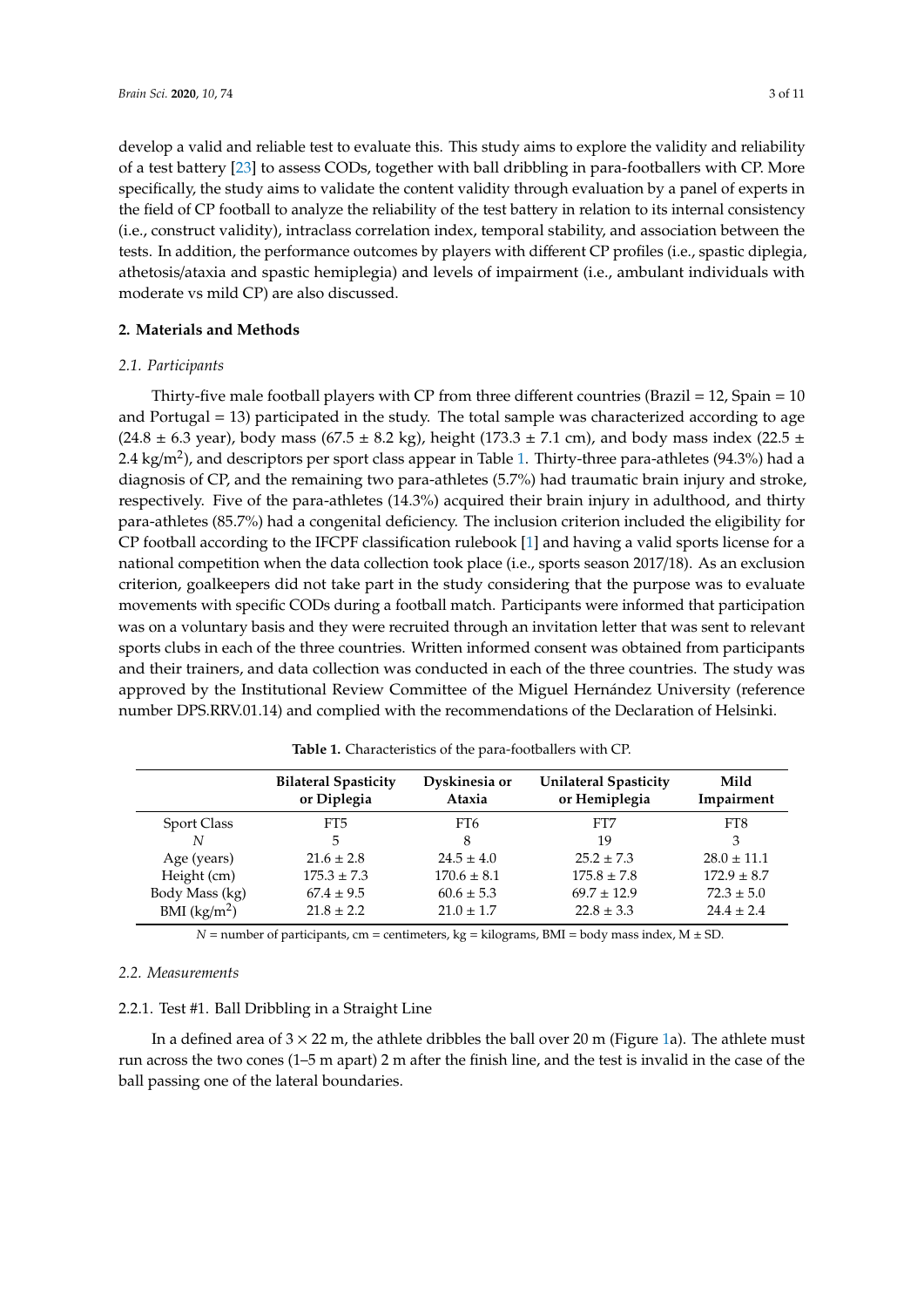<span id="page-3-0"></span>

**Figure 1.** A schema for the four change of direction (COD) tests: ball dribbling in a straight line (1a, #1), slalom with short CODs (1b, #2), slalom with large CODs (1c, #3) and square (1d, #4).

# 2.2.2. Test #2. Ball Dribbling with Short Slalom CODs 2.2.2. Test #2. Ball Dribbling with Short Slalom CODs

In a defined area of  $3 \times 11$  m, the athlete dribbles the ball between seven cones with  $1.5$  m separating each cone and 1 m from/to the start/finish lines (Figure 1b). The test is invalid in the case separating each cone and 1 m from/to the start/finish lines (Figure [1b](#page-3-0)). The test is invalid in the case of the ball passing one of the lateral boundaries or the athlete floors a cone during the course.

# 2.2.3. Test #3. Ball Dribbling with Long Slalom CODs 2.2.3. Test #3. Ball Dribbling with Long Slalom CODs

In a defined area of  $8 \times 26$  m, the athlete dribbles the ball between five cones with 6.4 m of  $s^2$  separation (i.e., distance) (Figure 1c). The test is invalid in the case of the ball passing one of the ball passing one of the ball passing one of the ball passing one of the ball passing one of the ball passing on separation (i.e., diagonal distance) (Figure [1c](#page-3-0)). The test is invalid in the case of the ball passing one of the lateral boundaries or the athlete floors a cone during the course.

### $2.2.2.4.$  Test  $2.4.4.$  Test  $2.4.4.$  $\mathcal{I}$  are a defined at the athlete starts at the bottom left cone (Figure 1d) and (1) runs and (1) runs and (1) runs at the bottom left cone (Figure 1d) and (1) runs at the bottom left cone (Figure 1d) and (1) runs at 2.2.4. Test #4. Ball Dribbling in a Square

In a defined area of  $4 \times 4$  m, the athlete starts at the bottom left cone (Figure [1d](#page-3-0)) and (1) runs a diagonal course to the front cone, (2) performs a COD towards his left side and runs to the opposite cone, (3) changes the direction towards his right-side to run again the diagonal of the square and (4) changes the direction towards his left-side again to run towards the same cone where the test began. o<br>et is inval The test is invalid in the case of the athletes losing control of the ball or the athlete floors a cone during<br>the secures the course.

5, Oregon, USA), and three stopwatches (Casio HS-3V, Tokyo, Japan) were also required for data All the measurements were conducted on artificial grass with an official football ball (Nike Strike  $\overline{\phantom{a}}$ 5, Oregon, USA), and three stopwatches (Casio HS-3V, Tokyo, Japan) were also required for data *2.3. Procedures*  performed the tests properly equipped with clothing and boots suitable for practicing the sport. acquisition. All performance outcomes were recorded and expressed in seconds (s). All the athletes

### 2.3.1. Expert Consultation *2.3. Procedures*

#### $\mathcal{B}$  has not been proposed by Martins [23] has not been previously applied to parafootballers with CP, prior to the study, an expert consultation was conducted. Four experts with deep 2.3.1. Expert Consultation

Because the battery of test proposed by Martins [\[23\]](#page-9-20) has not been previously applied to para-footballers with CP, prior to the study, an expert consultation was conducted. Four experts T<br>with deep knowledge of CP football (two national coaches, the IFCPF head of classification and one university professor with expertise in adapted physical activity and para-sports) were consulted about the content validity of the test battery. The principal investigator of the study interviewed the four experts, asking them the following four questions regarding to the four tests used in this study: i) about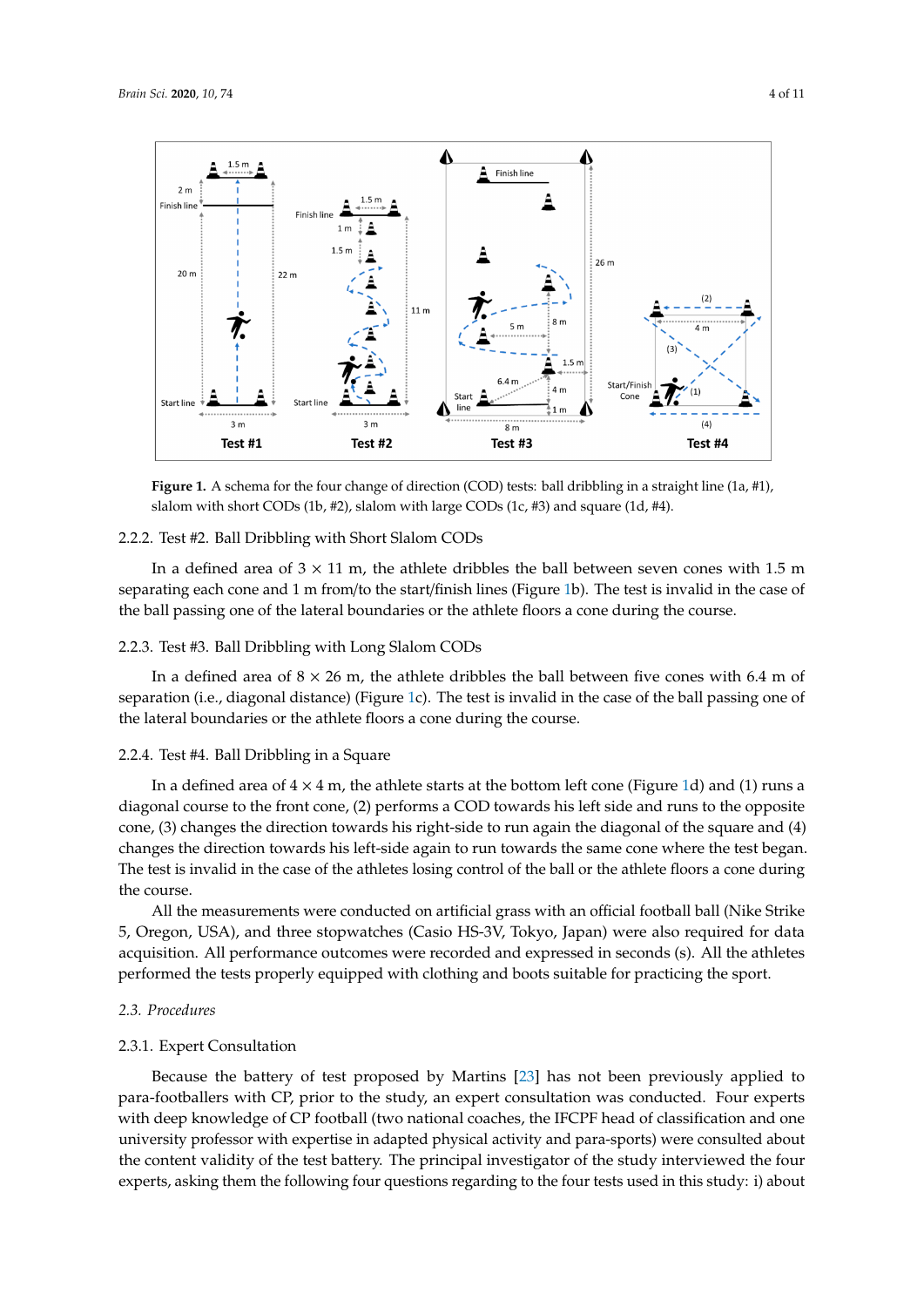the understanding of the tests and its procedures with four possible responses (very easy, easy to understand, hard to understand or very hard to understand), ii) about the applicability of the tests (i.e., space and material required) with the same four possible responses, iii) whether the tests reproduce similar demands as in a CP football match with four possible responses (yes, they reproduce very well; yes, it is possible to see proximity; no, proximity is not visible; or no, it has no proximity), and iv) whether training with these tests would improve agility, COD, coordination, balance or football technique with two possible responses (yes or no).

### 2.3.2. COD Performance

In general, all the tests were applied under the same conditions across the different countries and groups of para-athletes. As the four COD tests aim to reproduce the movements made by the para-athletes during a football match and they must perform them in the shortest possible time, a warm-up was conducted prior to data collection sessions to increase the athletes´ preparation for subsequent efforts and maximize their performance [\[24\]](#page-9-21). An active warm-up was performed, consisting of 15 min of running with and without the ball and passing the ball with a goal to increase muscle temperature, blood flow and metabolic responses, allowing for better performance in each athlete [\[25\]](#page-9-22). All the para-athletes and their coaches received the testing protocols prior to the first testing session.

The four tests were conducted in a single-day session, always following the same order of execution; that is, straight ball dribbling, ball dribbling in short and long slaloms and ball dribbling in the square area. The athletes were instructed to use their dominant or preferred foot for ball dribbling, but there were no restrictions for using both feet. The athlete started the test at the "Ready, set, go" commands provided by one of the observers. Every test was performed three times, having 3 min of rest between trials and a minimum of 5 min between tests [\[26\]](#page-10-0). Every trial was measured by three independent observers equipped with a stopwatch, and the outcome of the trial was the mean value of the three records. All the timekeepers who collaborated in each of the countries were properly instructed on handling the timers and had prior knowledge about the testing protocol and how they should act. The best trial per athlete per tests was used for data analysis.

Three days after the first test session, a retest session was performed following the same protocol.

### *2.4. Data Analysis*

The results are presented as means  $\pm$  standard deviations. Regarding the content validity of the data reported by the experts, the Kappa coefficient was used with the following interpretation: 1.00-0.81 as almost perfect agreement, 0.81-0.61 as substantial, 0.41-0.60 as moderate, 0.40-0.21 as fair, 0.20-0.01 as none to slight and ≤0 as no agreement [\[27\]](#page-10-1). Reliability between sessions was assessed using intraclass correlation (ICC) and standard error of measurement (SEM) as metrics of relative and absolute reliability, respectively. ICC values >0.90 were considered excellent, 0.75–0.90 as good, and < 0.75 as √ poor to moderate [\[28\]](#page-10-2). The SEM was calculated using the following formula: *SEM* = *SD*· 1 − *ICC* [\[2\]](#page-8-1). Test reliability was also assessed using Cronbach's alpha, considering scores over 0.70 acceptable [\[29\]](#page-10-3). A t-test of related measurements was used to calculate the differences between the scores obtained in the two testing sessions.

The relationships between the different tests were assessed using Pearson's product-moment correlation (r), with the following scale of magnitudes to evaluate correlation coefficients:  $\langle 0.1, \rangle$ trivial; 0.1–0.3, small; <0.3–0.5, moderate; <0.5–0.7, large; <0.7–0.9, very large; and <0.9–1.0, almost perfect [\[30\]](#page-10-4). A one-way analysis of variance (ANOVA) with the least significant difference post hoc comparison (Tukey´s correction) was used to examine the mean differences among sport classes. Practical significance (i.e. effect sizes) was calculated using Cohen's d with Hedges' correction  $(d_g)$  for (sub)samples below 20 participants [\[31\]](#page-10-5). The interpretation of this effect size was made according to the following values:  $< 0.25 =$  trivial;  $0.25 - 0.50 =$  small;  $0.50 - 0.80 =$  moderate; and  $> 0.80 =$  large [\[32\]](#page-10-6). Statistical significance was set at  $p < 0.05$ . Data analysis was performed using the Statistical Package for Social Sciences (SPSS Inc, version 24.0 for Windows, Chicago, IL, USA).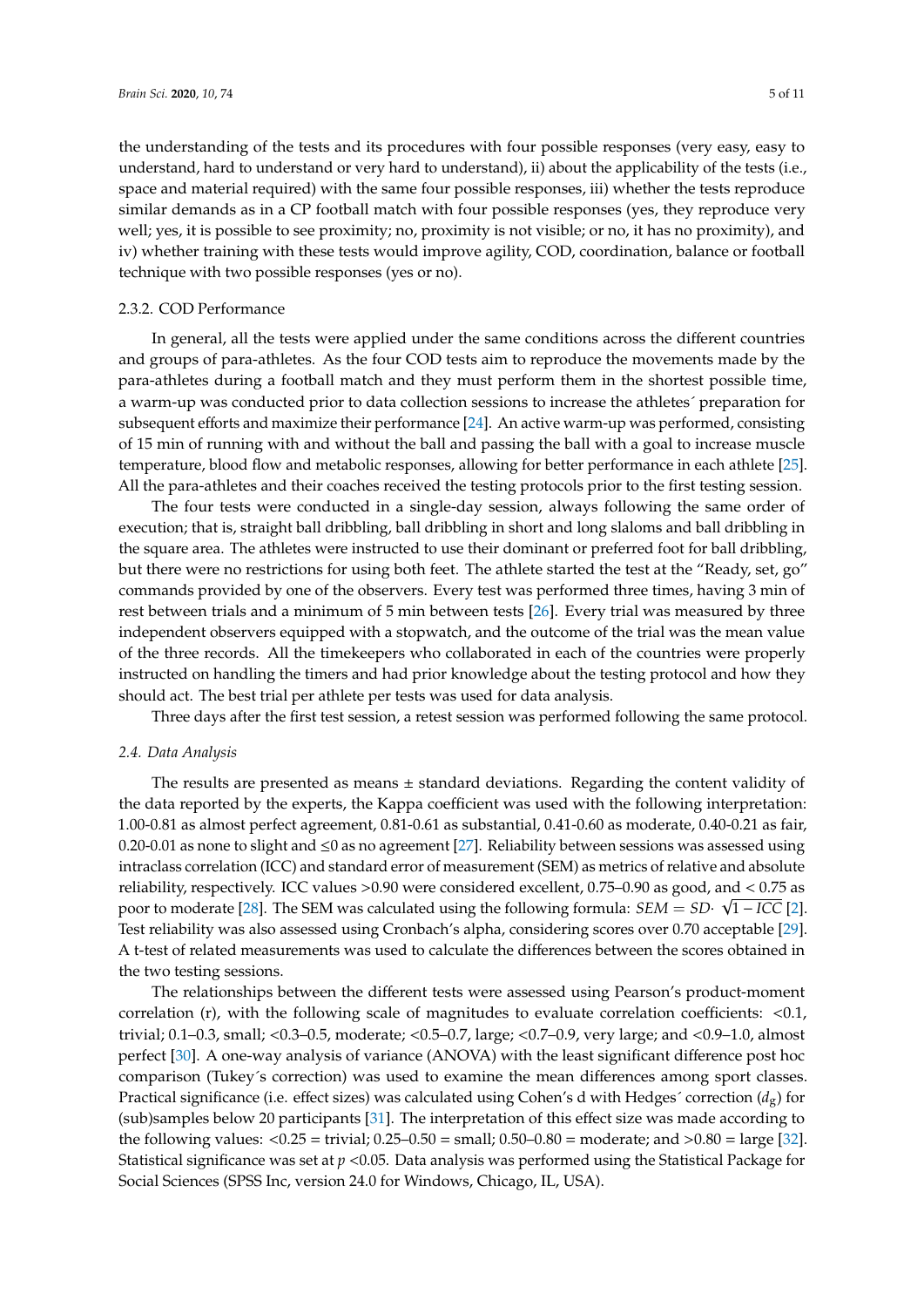### **3. Results**

### *3.1. Content Validity*

The four experts who were consulted on the feasibility of applying the test battery in a group of para-footballers with CP reported that tests were very easy  $(75\%, n = 3)$  to easy  $(25\%, n = 1)$  to understand ( $\kappa = 1.00$ ,  $p = 0.046$ ). The level of agreement about the applicability of the test in this population was perfect (100%, κ = 1.00, *p* < 0.001). With regard to the reproducibility of a CP football match throughout the test's battery, all the experts agreed "yes", but 50% (*n* = 2) reported "they reproduce very well" and the other 50% reported that "it is possible to see proximity" ( $\kappa = 1.00$ , *p* = 0.046). With regard to whether the test battery could improve COD, agility, coordination and balance, 75% of the experts responded "yes" and 25% responded "no" ( $\kappa = 0.43$ ,  $p = 0.046$ ).

### *3.2. Test Reliability and Reproducibility*

Table [2](#page-5-0) shows the scores obtained in testing sessions one and two (i.e., 72 h retest). Considering the mean values of the best trials in the two sessions, the test (#1) where ball dribbling was only required in a straight line was the test with the lowest scores  $(4.68 \pm 1.25 \text{ s})$ , followed by test #2 with short slaloms (7.87  $\pm$  2.29 s) and test #4 with a square course (10.34  $\pm$  2.46 s), while test #3 with demanding wide slaloms was the test that required more time for its completion (19.61  $\pm$  4.78 s). All the tests exhibited good-to-excellent relative reliability (ICC = 0.86–0.97), with percentages of SEM (i.e., absolute reliability) from 4.6% (test #4) to 10.8% (test #2). However, the performance between testing sessions significantly improved for all the tests ( $p < 0.05$ ).

**Table 2.** Means and standard deviations for tests and sessions and reliability scores.

<span id="page-5-0"></span>

|               | <b>Session 1</b> | <b>Session 2</b> | $ICC1-2$ | SEM (%)    | IC $(95\%)$   | $\alpha$ |      |       |
|---------------|------------------|------------------|----------|------------|---------------|----------|------|-------|
| Test #1 $(s)$ | $4.8 \pm 1.3$    | $4.6 \pm 1.2$    | 0.95     | 0.29(6.3)  | 0.91-0.97     | 0.95     | 3.03 | 0.005 |
| Test #2 $(s)$ | $8.3 \pm 2.5$    | $7.5 \pm 2.0$    | 0.86     | 0.85(10.8) | $0.73 - 0.92$ | 0.86     | 3.56 | 0.001 |
| Test #3 $(s)$ | $20.0 \pm 5.0$   | $19.2 \pm 4.6$   | 0.96     | 0.98(5.0)  | $0.93 - 0.98$ | 0.96     | 3.20 | 0.003 |
| Test $#4(s)$  | $10.5 \pm 2.6$   | $10.2 \pm 2.4$   | 0.97     | 0.47(4.6)  | $0.94 - 0.98$ | 0.97     | 2.32 | 0.026 |

 $s =$  seconds, ICC = intra-class coefficient, SEM = standard error of measurement, IC = interval of confidence, M  $\pm$  SD.

### *3.3. Construct Validity*

To assess the construct validity of the test, that is, if they measure similar football skills, Pearson's correlations were conducted between all the tests. Due to significant differences being obtained between sessions 1 and 2, the correlations were done considering the tests scores in each individual session (Table [3\)](#page-5-1). The correlations between sessions for each individual test exhibit very large to almost perfect correlations (*r* = 0.88–0.97; *p* < 0.001). Among the tests, similar correlations were also obtained for session 1 (*r* = 0.85–0.94; *p* < 0.001) and session 2 (*r* = 0.72–0.93; *p* < 0.001).

**Table 3.** Correlations between tests and sessions.

<span id="page-5-1"></span>

|              | Test $#1s2$ | Test #2 s1 | Test $#2s2$ | Test #3 s1 | Test #3 s2 | Test #4 s1 | Test $#4s2$ |
|--------------|-------------|------------|-------------|------------|------------|------------|-------------|
| Test #1 $s1$ | $0.950**$   | $0.846**$  | $0.780**$   | $0.942**$  | $0.928**$  | $0.898**$  | $0.885**$   |
| Test $#1s2$  |             | $0.766**$  | $0.715**$   | $0.894**$  | $0.882**$  | $0.832**$  | $0.815**$   |
| Test $#2s1$  |             |            | $0.877**$   | $0.887**$  | $0.925**$  | $0.919**$  | $0.902**$   |
| Test $#2s2$  |             |            |             | $0.813**$  | $0.854**$  | $0.815**$  | $0.852**$   |
| Test $#3s1$  |             |            |             |            | $0.963**$  | $0.942**$  | $0.937**$   |
| Test $#3s2$  |             |            |             |            |            | $0.954**$  | $0.934**$   |
| Test #4 s1   |             |            |             |            |            |            | $0.966**$   |
|              |             |            |             |            |            |            |             |

 $s =$  session, \*\*  $p < 0.001$ .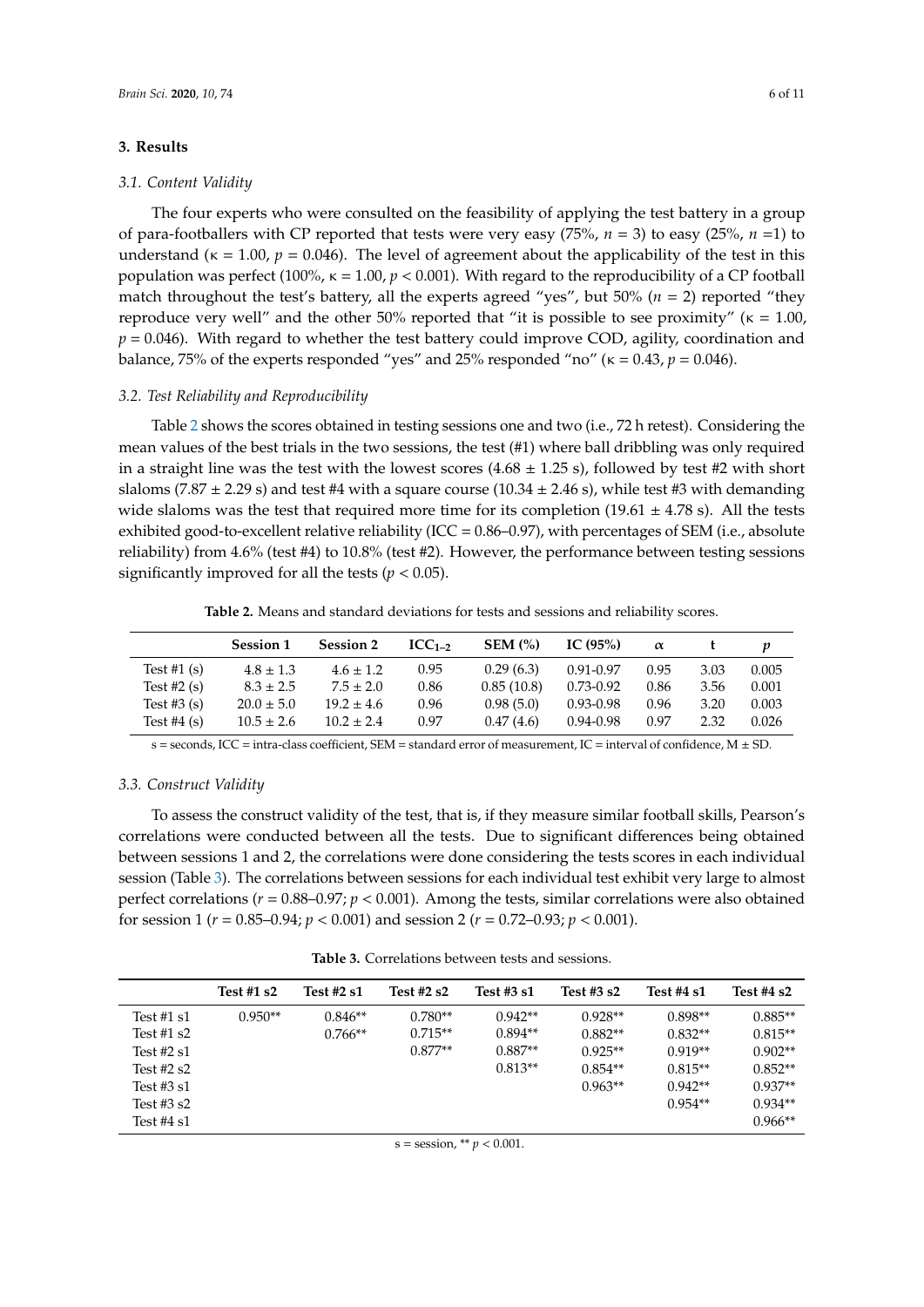To assess between-group differences, the scores of session 2 were used because better performance scores were obtained in that session. The ANOVA only showed overall between-group differences in test #2, including the pair comparison of FT6 (i.e., moderate ataxia/athetosis) vs FT8 (i.e., minimal impairment criteria) sport classes. However, Table [4](#page-6-0) shows that para-athletes with athetosis and ataxia (i.e., FT6) are those with the worst performance in all the tests, while those with minimal impairment criteria (i.e., FT8) obtained the best scores. In addition, para-footballers belonging to class FT8 had large effect sizes when compared with the other sport classes in all the tests ( $d_g = 0.82$ –1.75, large).

<span id="page-6-0"></span>

| <b>Test</b> | <b>Class</b>    | $M \pm SD$     | F    | $\boldsymbol{p}$ | Pair Comparisons $(d_{\mathbf{g}})$ |                 |      |                 |
|-------------|-----------------|----------------|------|------------------|-------------------------------------|-----------------|------|-----------------|
|             |                 |                |      |                  | FT <sub>5</sub>                     | FT <sub>6</sub> | FT7  | FT <sub>8</sub> |
| #1          | FT <sub>5</sub> | $4.5 \pm 0.9$  | 1.46 | 0.246            |                                     | $-0.50$         |      | 0.99            |
|             | FT <sub>6</sub> | $5.2 \pm 1.5$  |      |                  |                                     |                 | 0.55 | 1.08            |
|             | FT7             | $4.5 \pm 1.1$  |      |                  |                                     |                 |      | 0.82            |
|             | FT8             | $3.6 \pm 0.5$  |      |                  |                                     |                 |      |                 |
| #2          | FT <sub>5</sub> | $7.5 \pm 2.6$  | 3.31 | 0.033            |                                     | $-0.49$         | 0.11 | 1.02            |
|             | FT <sub>6</sub> | $8.8 \pm 2.4$  |      |                  |                                     |                 | 0.83 | $1.64*$         |
|             | FT7             | $7.3 \pm 1.4$  |      |                  |                                     |                 |      | 1.66            |
|             | FT8             | $5.0 \pm 0.1$  |      |                  |                                     |                 |      |                 |
| #3          | FT <sub>5</sub> | $20.6 \pm 5.1$ | 1.58 | 0.214            |                                     | $-0.11$         | 0.36 | 1.15            |
|             | FT <sub>6</sub> | $21.1 \pm 4.0$ |      |                  |                                     |                 | 0.50 | 1.58            |
|             | FT7             | $18.8 \pm 4.7$ |      |                  |                                     |                 |      | 0.82            |
|             | FT8             | $15.0 \pm 1.3$ |      |                  |                                     |                 |      | -               |
| #4          | FT <sub>5</sub> | $10.8 \pm 2.9$ | 1.63 | 0.202            |                                     | $-0.12$         | 0.27 | 1.13            |
|             | FT <sub>6</sub> | $11.1 \pm 2.0$ |      |                  |                                     |                 | 0.42 | 1.75            |
|             | FT7             | $10.1 \pm 2.4$ |      |                  |                                     |                 |      | 1.01            |
|             | FT8             | $7.7 \pm 0.4$  |      |                  |                                     |                 |      |                 |

**Table 4.** Between-group comparisons according to para-athlete sport class.

FT = sport class,  $d_g$  = effect size,  $* p < 0.05$ .

### **4. Discussion**

The aim of this study was to evaluate the content and construct validity, and the reliability of four agility tests requiring ball dribbling in football players with CP. The previous research in this population demanding sport-specific skills is scarce [\[3\]](#page-9-0), so this study provides new evidence about the feasibility of its implementation for classification or training purposes. Apart from this, this is the first time that the test battery [\[23\]](#page-9-20) has been applied to para-footballers with CP after an expert consultation verifying that the test battery was feasible and pertinent for this population. Therefore, a new group of tests to assess CODs in para-footballers with CP is now available with good reliability  $(\alpha = 0.86$ –0.97), increasing the recent evidence for the Illinois Agility Test (IAT) or the Stop and Go (S & G) test [\[3\]](#page-9-0), unique evidence on this topic to the best of the authors knowledge. The study by Reina et al. [\[3\]](#page-9-0) investigated the effect of the ball dribbling when performing the abovementioned agility test and a 40 m straight sprint, with and without ball dribbling. This cross-sectional study involved 82 international para-footballers with CP, but the measurements were done in a single session. As a result, the between-session reliability was not explored (as our study did). The IAT with ball dribbling had an ICC value of 0.84 and an SEM of 6.3%, while the S&G test had an ICC of 0.48 and an SEM of 9.8%. The three tests of this study requiring CODs (#2, #3 and #4) had better ICC and SEM values, except the SEM of test #2 (SEM = 10.8%).

Although test #1 does not really demand a COD due to it consisting of a straight-line sprint with ball dribbling, this study reports its reliability when ball dribbling is required in a shorter run as compared with the study by Reina et al. [\[3\]](#page-9-0), where para-athletes had to run 40 m with partial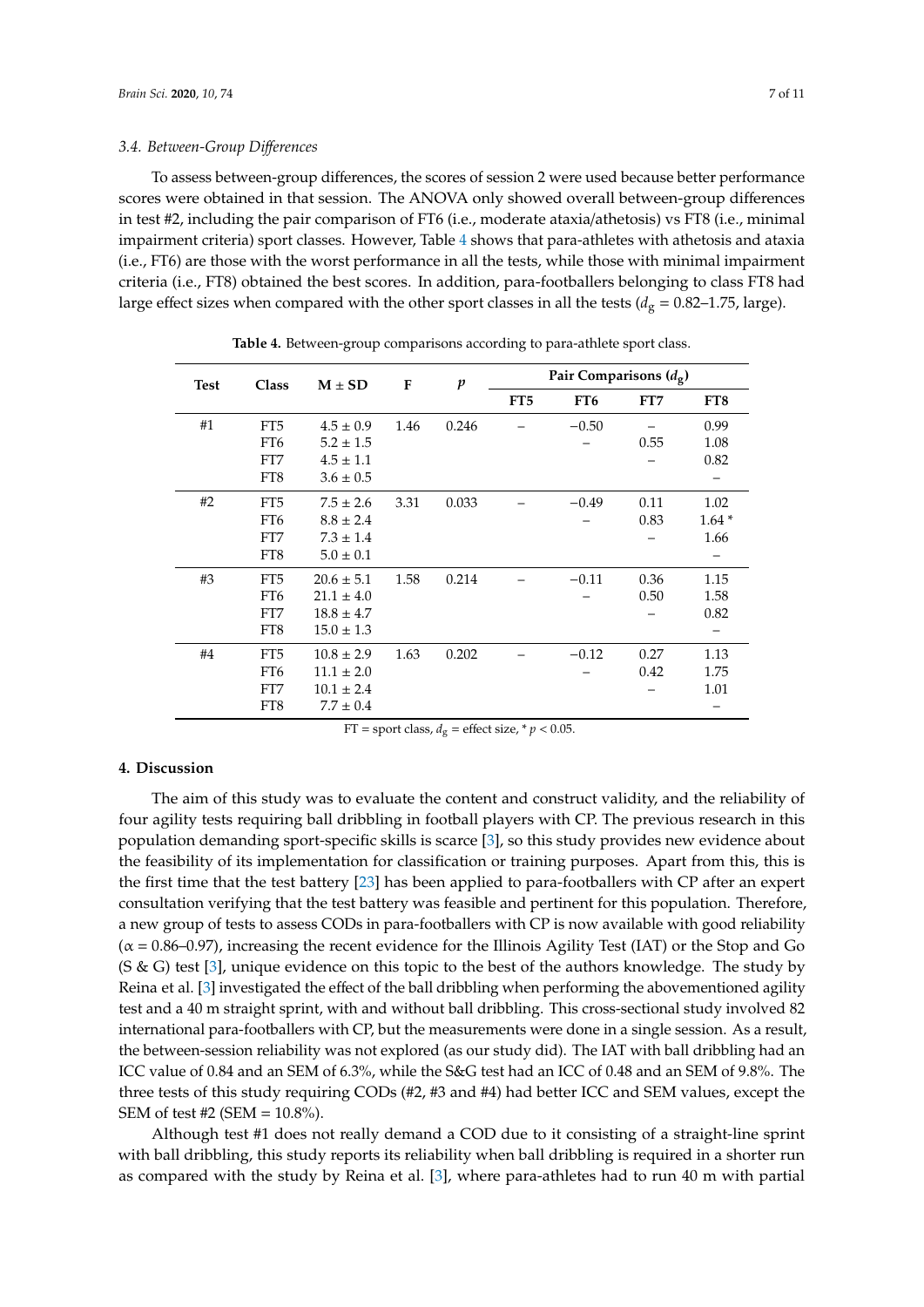measurements at 10 m and 25 m. Our study exhibits better ICC values (0.95 vs 0.84 at 10 m, 0.76 at 25 m and 0.73 at 40 m) and similar SEM values (6.3% vs 4.5% at 10 m, 6.2% at 25 m, and 6.5% at 40 m). The 20 m sprint has been recently used to explore the relationships between performance and match load using GPS technology [\[21\]](#page-9-18), but without involving ball skills during the test. Therefore, this study provides new evidence about the feasibility and reliability for implementing a sport-specific test that better replicates the demands of the real game [\[19–](#page-9-16)[21\]](#page-9-18).

Test reproducibility deserves a special mention, as significant differences were found between test and retest sessions. This is the first study reporting between-sessions reliability in para-athletes with CP, suggesting the potential bias of a learning effect. The IPC Position Stand on Classification in Paralympic Sport [\[5\]](#page-9-2) identifies and describes several criteria for a valid measure of impairment: measures should be objective, reliable, precise, specific to the impairment of interest, parsimonious (i.e. account for the greatest possible variance in sports performance) and, as much as possible, be resistant to the effects of training (i.e. when athletes undertake rigorous, sport-specific training, pre-training measures of impairment should not be significantly different from post-training measures of impairment) [\[33\]](#page-10-7). Although our tests assess performance when sprint/CODs with ball dribbling are required and not the impairment, the improvement in performance after 72 h from the first session is a remarkable finding for classification purposes. Current methods of classification include both novel motor tasks (i.e. tasks that are unlikely to have been practiced by the athlete in the usual course of training for his or her sport) and sport-specific activities (i.e., tasks that are likely to have been frequently practiced by athletes training for the sport), so a familiarization with the classification protocols would be recommended to avoid bias in the decision-making of classifiers, that is, the para-athlete exhibits more limitation of activity than really he/she has due to unfamiliarity with the tests.

The construct validity of the test battery has also been demonstrated, with very large to almost perfect correlations found between tests and testing sessions (*r* = 0.72-0.97), so the tests measure similar components of agility. These correlations are higher than those obtained in other studies with this population, correlating the IAT with the S&G test ( $r = 0.35$ ,  $p < 0.01$ ) and the straight sprint at 10 m (*r* = 0.35, *p* < 0.01), 25 m (*r* = 0.50, *p* < 0.01), and 40 m (*r* = 0.34, *p* < 0.01) [\[3\]](#page-9-0). The correlations in this study are also higher than those obtained in a study with 99 international para-footballers with CP [\[4\]](#page-9-1), where the relationship between the IAT (without ball dribbling) and the Modified Agility Test was explored. Whereas the study by Reina et al. [\[3\]](#page-9-0) demonstrates a higher variability in sports performance when agility tests performed while ball dribbling is required, our study increases the options for testing agility in para-footballers with CP with shorter courses and time requirements for its completion, especially in tests #2 and #4.

Regarding the between-group comparisons, our results should be interpreted with caution due to the number of players per sport class. It should be mentioned that the sport class distributions obey the para-sport rules, where two players of the sport classes FT5/FT6 must be on the field of play and no more than one FT8 player would be included in the line-up. Nevertheless, the large effect sizes when comparing FT8 para-footballers with the other three sport classes demonstrated that those with a lower level of impairment exhibit better sports performance [\[2–](#page-8-1)[4,](#page-9-1)[8,](#page-9-5)[19,](#page-9-16)[21,](#page-9-18)[34\]](#page-10-8). In addition, it was found that FT6 players performed the worst in all the tests, reinforcing the idea that those with dyskinesia or ataxia would be those para-athletes in which brain injury may affect, to a higher extent, sports performance (i.e., limitation of activity) when multiple skills are required. Para-athletes who have ataxia (involuntary movements and impaired coordination), athetosis (involuntary contractions of the muscles) or dystonia (repetitive torsions and movements or abnormal postures) are individuals that have general problems with balance and performing departures, stops and turns during a race [\[35\]](#page-10-9). Accordingly, a recent study conducting a biomechanical comparison of the initial sprint acceleration performance and technique in an elite athlete with CP of this profile and able-bodied sprinters demonstrated the impact of this type of CP on performance in a competition-specific acceleration movement [\[36\]](#page-10-10). Therefore, when the ball is included during testing, driving it makes it more difficult to accomplish the task, constraining their motor control, and they take longer than the other sport classes.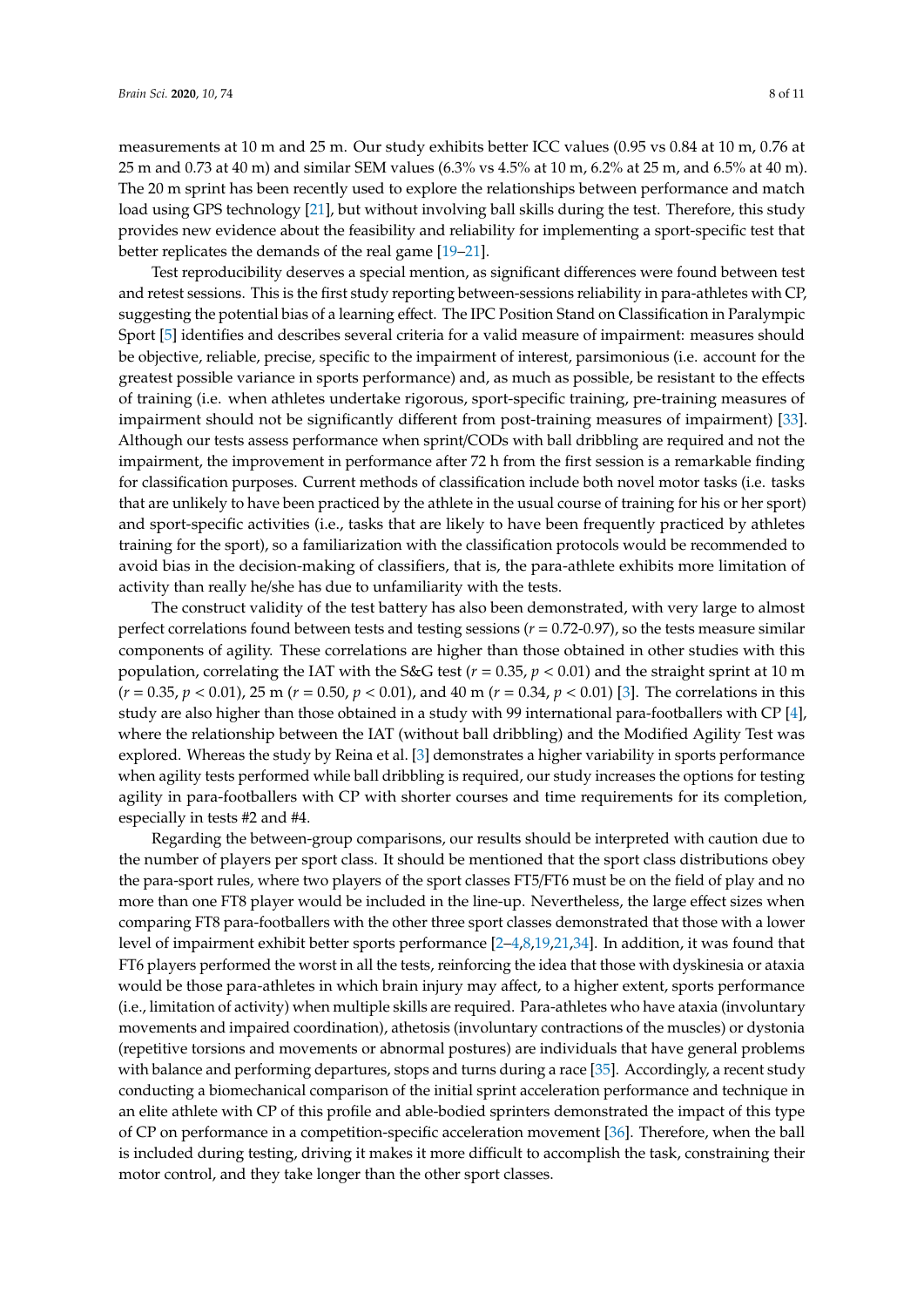FT5 players have been considered the other "low sport class" sub-group (i.e., more impaired for the real game) [\[21\]](#page-9-18), and they were the second sub-group with lower performance (i.e., after the FT6 sport class), except for tests #1 and #2, with scores similar to FT7 para-footballers. Athletes of class FT5 are individuals with spastic diplegia, that is, they present with spasticity in their legs, hips, and pelvis. This high abnormal muscle tone causes impairment in the voluntary and passive movements of the legs, rotational ankle abnormalities followed by poor pelvic alignment [\[37\]](#page-10-11). These compromises cause difficulty and reduced steps for athletes to move around, consequently making them take longer to make a COD. On the other hand, those in class FT7 are para-athletes with spastic hemiplegia, so it is common to observe limitations in gait, increased limb asymmetry or reduced stride length [\[38\]](#page-10-12). Therefore, knee and hip control are also affected by spasticity and possible loss of range of motion due to muscle contraction. However, the similar results in tests #1 and #2 (i.e. the two tests with no or shorter CODs) would be explained by the compensatory strategies that para-footballers may use. That is, those with spastic diplegia have shorter strides but may use both feet for better ball control, while those with spastic hemiplegia usually use the dominant or unimpaired foot for ball control. The differences between these two sub-groups slightly increased in tests #3 and #4, where CODs are more remarkable, so those with spastic hemiplegia can use the unimpaired leg for better stabilization when pivoting to perform the required COD.

Some limitations should be mentioned. First, the number of participants per sport class constrains the between-group comparisons. However, the study has been applied with participants from three different countries, which have national teams participating at an international level. Second, not all the participants had international experience, or they could not be considered well-trained para-athletes, being a potential factor that explains the differences in performance between testing sessions. However, classification is a process that is applied at local, regional, and international stages, so the level of training or the familiarization with the tests must be considered in further research.

### **5. Conclusions**

The results of this study show good values of reliability and validity for all tests where ball control is required: ball dribbling in a straight line (#1), forward slalom with short CODs (#2), forward slalom with wide CODs (#3), and square course (#4). Tests #3 and #4 show the best reliability results, and they would be recommended to assess agility and COD in para-footballers with CP. In addition, the four tests may also help CP football coaches to monitor their player's performance, which will help the physical, tactical, and technical conditioning of players.

**Author Contributions:** Conceptualization, L.F.D., J.I.G. and T.B.; methodology, L.F.D. and R.R.; software, L.F.D. and R.R.; validation, L.F.D. and R.R.; formal analysis, R.R.; investigation, L.F.D.; resources, L.F.D., J.I.G. and R.R.; data curation, L.F.D.; writing—original draft preparation, L.F.D. and A.R.; writing—review and editing, R.R., J.I.G. and A.R.; visualization, R.R.; supervision, R.R. and T.B.; project administration, L.F.D.; funding acquisition, R.R. All authors have read and agreed to the published version of the manuscript.

**Funding:** Data collection in Spain was supported by the IFCPF.

**Acknowledgments:** Authors would like to thank all athletes, coaches and staff of the para-sports division of Futebol Clube do Porto of Portugal, the Mogi and CENDEF teams from Brazil and the Hercules Paralimpico and Levante Club de Fútbol from Spain for their participation in this study.

**Conflicts of Interest:** The authors declare no conflict of interest.

### **References**

- <span id="page-8-0"></span>1. International Federation of Cerebral Palsy Football (IFCPF). *Classification Rules and Regulations*. 2018. Available online: https://www.ifcpf.com/[about-classification](https://www.ifcpf.com/about-classification) (accessed on 12 December 2019).
- <span id="page-8-1"></span>2. Reina, R.; Iturricastillo, A.; Sabido, R.; Campayo-Piernas, M.; Yanci, J. Vertical and horizontal jump capacity in international cerebral palsy football players. *Int. J. Sports Physiol. Perform.* **2018**, *13*, 1–23, 597–603. [\[CrossRef\]](http://dx.doi.org/10.1123/ijspp.2017-0321)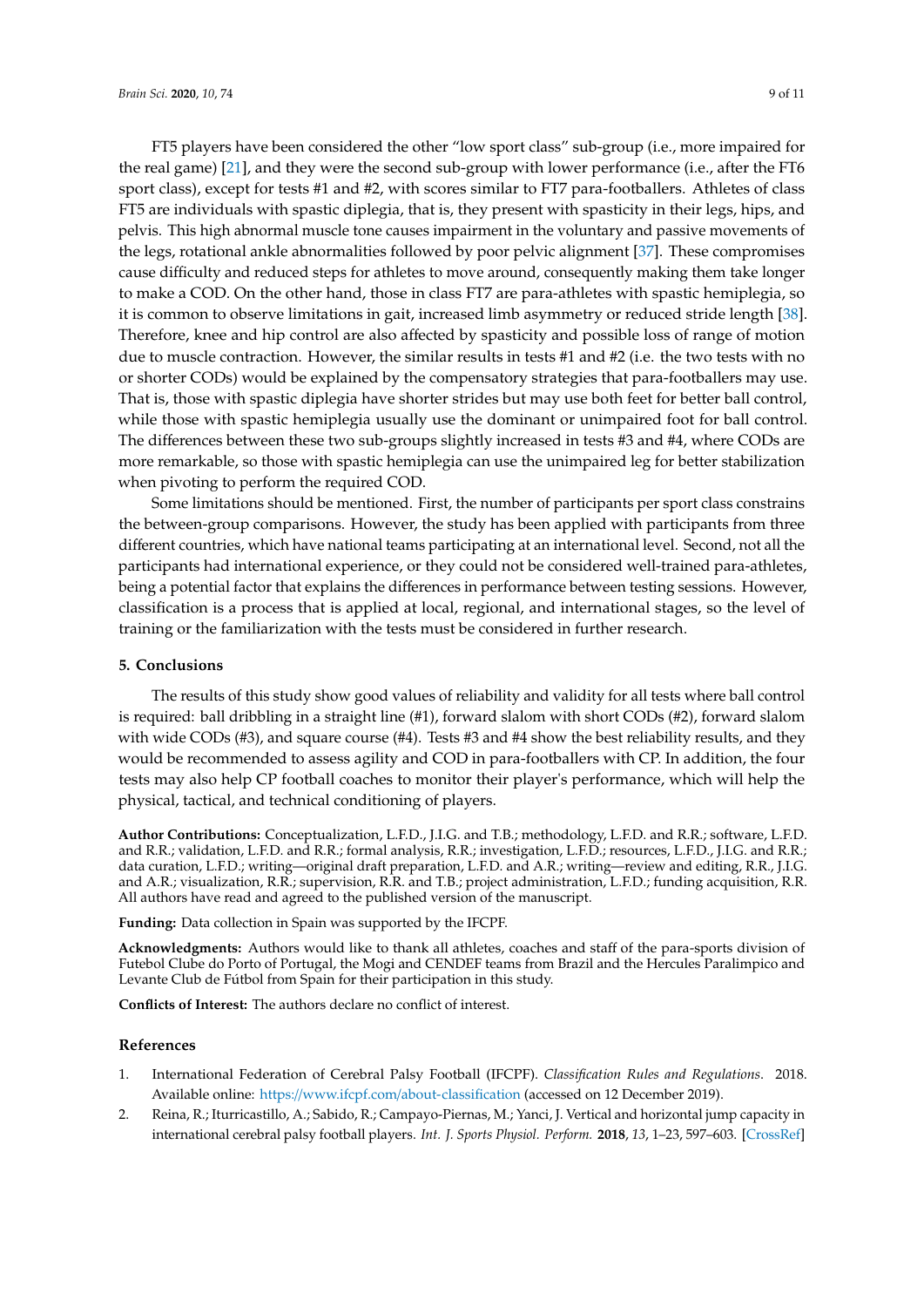- <span id="page-9-0"></span>3. Reina, R.; Sarabia, J.M.; Caballero, C.; Yanci, J. How does the ball influence the performance of change of direction and sprint tests in para-footballers with brain impairments? Implications for evidence-based classification in CP-Football. *PLoS ONE* **2017**, *12*, e0187237. [\[CrossRef\]](http://dx.doi.org/10.1371/journal.pone.0187237)
- <span id="page-9-1"></span>4. Reina, R.; Sarabia, J.M.; Yanci, J.; Garcia-Vaquero, M.P.; Campayo-Piernas, M. Change of direction ability performance in cerebral palsy football players according to functional profiles. *Front. Physiol.* **2015**, *6*, 409. [\[CrossRef\]](http://dx.doi.org/10.3389/fphys.2015.00409)
- <span id="page-9-2"></span>5. Tweedy, S.M.; Vanlandewijck, Y.C. International Paralympic Committee position stand–background and scientific principles of classification in Paralympic sport. *Br. J. Sports Med.* **2011**, *45*, 259–269. [\[CrossRef\]](http://dx.doi.org/10.1136/bjsm.2009.065060)
- <span id="page-9-3"></span>6. International Paralympic Committee (IPC). *IPC Athlete Classification Code*. 2015. Available online: [https:](https://www.paralympic.org/classification-code) //[www.paralympic.org](https://www.paralympic.org/classification-code)/classification-code (accessed on 12 December 2019).
- <span id="page-9-4"></span>7. Durstine, J.L.; Moore, G.E.; Painter, P.L.; Roberts, S.O. *ACSM´s Exercise Management for Persons with Chronic Diseases and Disabilities*, 3rd ed.; Human Kinetics: Champaign, IL, USA, 2009; pp. 343–349.
- <span id="page-9-5"></span>8. Reina, R.; Elvira, J.L.L.; Valverde, M.; Roldan, A.; Yanci, J. Kinematic and kinetic analyses of the vertical jump with and without header as performed by para-footballers with cerebral palsy. *Sports* **2019**, *7*, 209. [\[CrossRef\]](http://dx.doi.org/10.3390/sports7090209)
- <span id="page-9-6"></span>9. Anastasiadis, S.; Anogeianaki, A.; Anogianakis, G.; Koutsonikolas, D.; Koutsonikola, P. Real time estimation of physical activity and physiological performance reserves of players during a game of soccer. *Stud. Health. Technol. Inform.* **2004**, *98*, 13–15.
- <span id="page-9-7"></span>10. Bloomfield, J.; Polman, R.; O'Donoghue, P. Deceleration movements performed during FA premier league soccer matches. *J. Sports Sci. Med.* **2007**, *10*, 6–11.
- <span id="page-9-8"></span>11. Stølen, T.; Chamari, K.; Castagna, C.; Wisløff, U. Physiology of soccer: An update. *Sports Med.* **2005**, *35*, 501–536. [\[CrossRef\]](http://dx.doi.org/10.2165/00007256-200535060-00004)
- <span id="page-9-9"></span>12. Reilly, T. Energetics of high-intensity exercise (soccer) with particular reference to fatigue. *J. Sports Sci.* **1997**, *15*, 257–263. [\[CrossRef\]](http://dx.doi.org/10.1080/026404197367263)
- <span id="page-9-10"></span>13. Wisloeff, U.L.R.I.K.; Helgerud, J.A.N.; Hoff, J.A.N. Strength and endurance of elite soccer players. *Med. Sci. Sports Exerc.* **1998**, *30*, 462–467. [\[CrossRef\]](http://dx.doi.org/10.1097/00005768-199803000-00019)
- <span id="page-9-11"></span>14. Davids, K.; Lees, A.; Burwitz, L. Understanding and measuring coordination and control in kicking skills in soccer: Implications for talent identification and skill acquisition. *J. Sports Sci.* **2000**, *18*, 703–714. [\[CrossRef\]](http://dx.doi.org/10.1080/02640410050120087)
- <span id="page-9-12"></span>15. Bangsbo, J.; Norregaard, L.; Thorso, F. Activity profile of competition soccer. *Can. J. Sport Sci.* **1991**, *16*, 110–116.
- <span id="page-9-13"></span>16. Brughelli, M.; Cronin, J.; Levin, G.; Chaouachi, A. Understanding change of direction ability in sport: A review of resistance training studies. *Sports Med.* **2008**, *38*, 1045–1063. [\[CrossRef\]](http://dx.doi.org/10.2165/00007256-200838120-00007)
- <span id="page-9-14"></span>17. Lockie, R.G.; Murphy, A.J.; Spinks, C.D. Effects of resisted sled towing on sprint kinematics in field-sport athletes. *J. Strength Cond. Res.* **2003**, *17*, 760–767.
- <span id="page-9-15"></span>18. Dawson, B.; Hopkinson, R.; Appleby, B.; Stewart, G.; Roberts, C. Player movement patterns and game activities in the Australian Football League. *J. Sci. Med. Sport* **2004**, *7*, 278–291. [\[CrossRef\]](http://dx.doi.org/10.1016/S1440-2440(04)80023-9)
- <span id="page-9-16"></span>19. Yanci, J.; Castillo, D.; Iturricastillo, A.; Reina, R. Evaluation of the official match external load in soccer players with cerebral palsy. *J. Strength Cond. Res.* **2019**, *33*, 866–873. [\[CrossRef\]](http://dx.doi.org/10.1519/JSC.0000000000002085)
- <span id="page-9-17"></span>20. Yanci, J.; Castillo, D.; Iturricastillo, A.; Urbán, T.; Reina, R. External match loads of footballers with cerebral palsy: A comparison among sport classes. *Int. J. Sports Physiol. Perform.* **2018**, *13*, 590–596. [\[CrossRef\]](http://dx.doi.org/10.1123/ijspp.2017-0042)
- <span id="page-9-18"></span>21. Reina, R.; Iturricastillo, A.; Castillo, D.; Urban, T.; Yanci, J. Activity limitation and match load in para-footballers with cerebral palsy: An approach for evidence-based classification. *Scand. J. Med. Sci. Sports* **2019**. [\[CrossRef\]](http://dx.doi.org/10.1111/sms.13583)
- <span id="page-9-19"></span>22. Tweedy, S.M.; Mann, D.L.; Vanlandewijck, Y.C. Research needs for the development of evidence-based systems of classification for physical, vision and intellectual impairments. In *Training and coaching the Paralympic athlete*; Vanlandewijck, Y.C., Thompson, W.R., Eds.; John Wiley & Sons, Ltd.: London, UK, 2016; pp. 122–149.
- <span id="page-9-20"></span>23. Martins, F.M. Proposição e validação de uma bateria de testes para avaliar as habilidades técnicas em jovens jogadores de futebol. Doctoral Dissertation, Universidade Federal do Rio Grande do Sul, Porto Alegre, Brasil, June 2012.
- <span id="page-9-21"></span>24. McGowan, C.J.; Pyne, D.B.; Thompson, K.G.; Rattray, B. Warm-up strategies for sport and exercise: Mechanisms and applications. *Sports Med.* **2015**, *45*, 1523–1546. [\[CrossRef\]](http://dx.doi.org/10.1007/s40279-015-0376-x)
- <span id="page-9-22"></span>25. Bishop, D. Warm up I. *Sports Med.* **2003**, *33*, 439–454. [\[CrossRef\]](http://dx.doi.org/10.2165/00007256-200333060-00005)